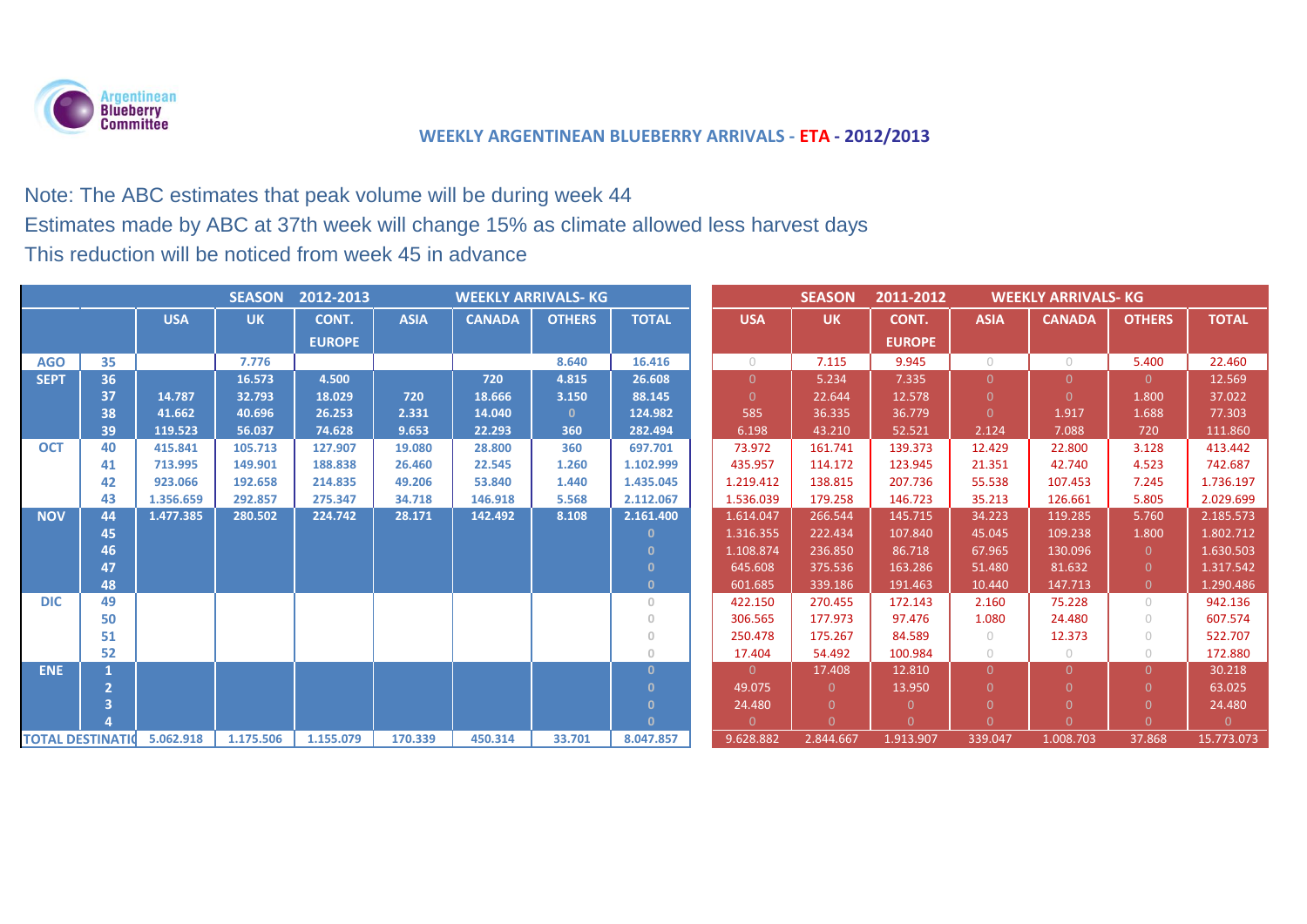#### **WEEKLY ARGENTINEAN BLUEBERRY ARRIVALS - ETA - 2012/2013 ALL DESTINATIONS**





#### **WEEKLY ARGENTINEAN BLUEBERRY ARRIVALS - ETA - 2012/2013 U.S.A.**



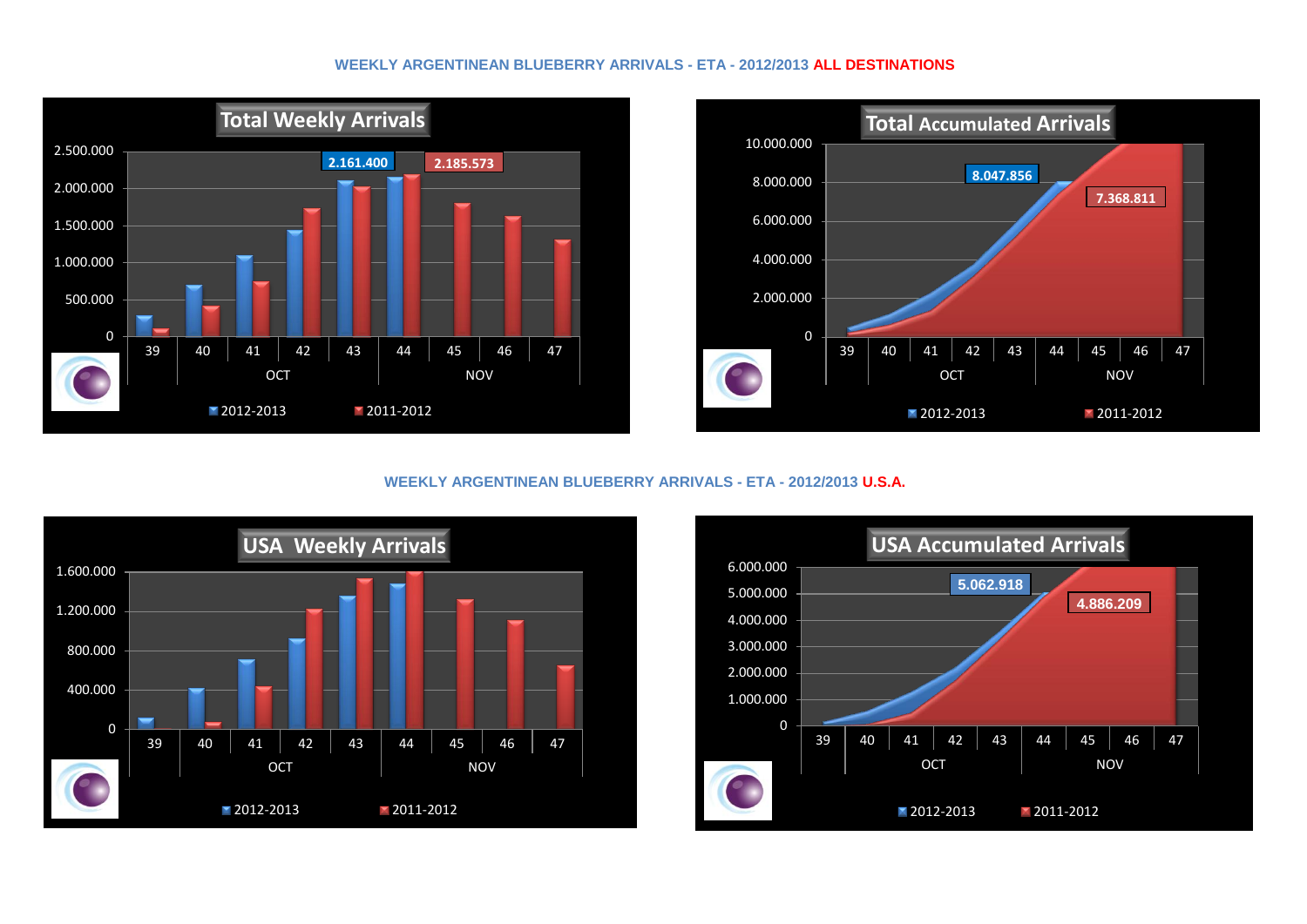#### **WEEKLY ARGENTINEAN BLUEBERRY ARRIVALS - ETA - 2012/2013 UK**



#### **WEEKLY ARGENTINEAN BLUEBERRY ARRIVALS - ETA - 2012/2013 CONTINENTAL EUROPE**



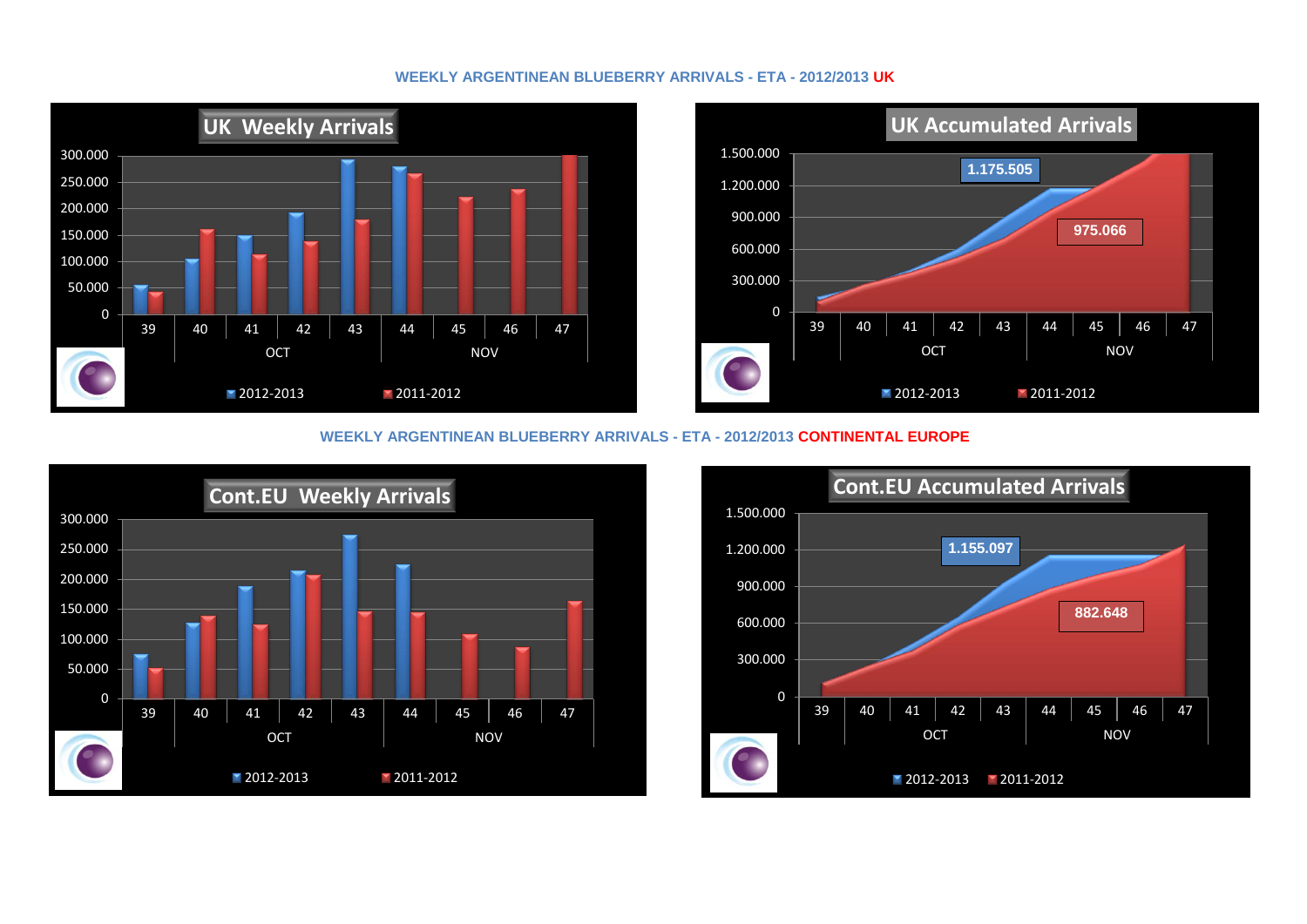

### **WEEKLY ARGENTINEAN BLUEBERRY ARRIVALS - ETA - 2012/2013 ACCUMULATED VOLUMES**

| <b>SEASON</b><br>ACCUMULATED ARRIVALS- KG<br>2012-2013 |    |              |           |               |              |               |               | <b>SEASON</b><br>2011-2012<br><b>ACCUMULATED ARRIVALS - KG</b> |              |           |               |                |               |               |              |
|--------------------------------------------------------|----|--------------|-----------|---------------|--------------|---------------|---------------|----------------------------------------------------------------|--------------|-----------|---------------|----------------|---------------|---------------|--------------|
|                                                        |    | <b>USA</b>   | <b>UK</b> | <b>EUROPE</b> | <b>ASIA</b>  | <b>CANADA</b> | <b>OTHERS</b> | <b>TOTAL</b>                                                   | <b>USA</b>   | <b>UK</b> | CONT.         | <b>ASIA</b>    | <b>CANADA</b> | <b>OTHERS</b> | <b>TOTAL</b> |
|                                                        |    |              |           | CONT.         |              |               |               |                                                                |              |           | <b>EUROPE</b> |                |               |               |              |
| <b>AGO</b>                                             | 35 | $\circ$      | 7.776     | $\circ$       | $\circ$      | $\circ$       | 8.640         | 16.416                                                         | $\circ$      | 7.115     | 9.945         | $\overline{0}$ | $\circ$       | 5.400         | 22.460       |
| <b>SEPT</b>                                            | 36 | $\mathbf{0}$ | 24.349    | 4.500         | $\mathbf{0}$ | 720           | 13.455        | 43.024                                                         | $\mathbf{0}$ | 12.349    | 17.280        | $\mathbf{0}$   | $\mathbf{0}$  | 5.400         | 35.029       |
|                                                        | 37 | 14.787       | 57.142    | 22.529        | 720          | 19.386        | 16.605        | 131.169                                                        | $\mathbf{0}$ | 34.993    | 29.858        | $\mathbf{0}$   | $\mathbf{0}$  | 7.200         | 72.051       |
|                                                        | 38 | 56.449       | 97.838    | 48.782        | 3.051        | 33.426        | 16.605        | 256.151                                                        | 585          | 71.328    | 66.637        | $\mathbf{0}$   | 1.917         | 8.888         | 149.354      |
|                                                        | 39 | 175.972      | 153.875   | 123.410       | 12.704       | 55.719        | 16.965        | 538.645                                                        | 6.783        | 114.537   | 119.158       | 2.124          | 9.005         | 9.608         | 261.213      |
| <b>OCT</b>                                             | 40 | 591.813      | 259.588   | 251.317       | 31.784       | 84.519        | 17.325        | 1.236.346                                                      | 80.754       | 276.278   | 258.531       | 14.553         | 31.805        | 12.736        | 674.656      |
|                                                        | 41 | 1.305.808    | 409.489   | 440.155       | 58.244       | 107.064       | 18.585        | 2.339.345                                                      | 516.711      | 390.450   | 382.476       | 35.904         | 74.544        | 17.258        | 1.417.342    |
|                                                        | 42 | 2.228.874    | 602.147   | 654.990       | 107.450      | 160.904       | 20.025        | 3.774.390                                                      | 1.736.123    | 529.265   | 590.211       | 91.442         | 181.997       | 24.503        | 3.153.539    |
|                                                        | 43 | 3.585.533    | 895.004   | 930.337       | 142.168      | 307.822       | 25.593        | 5.886.457                                                      | 3.272.162    | 708.523   | 736.934       | 126.654        | 308.657       | 30.308        | 5.183.238    |
| <b>NOV</b>                                             | 44 | 5.062.918    | 1.175.506 | 1.155.079     | 170.339      | 450.314       | 33.701        | 8.047.857                                                      | 4.886.209    | 975.067   | 882.649       | 160.877        | 427.942       | 36.068        | 7.368.811    |
|                                                        | 45 |              |           |               |              |               |               |                                                                | .202.564     | 1.197.501 | 990.488       | 205.922        | 537.181       | 37.868        | 9.171.523    |
|                                                        | 46 |              |           |               |              |               |               |                                                                | 311.437      | 1.434.351 | 1.077.206     | 273.887        | 667.277       | 37.868        | 10.802.026   |
|                                                        | 47 |              |           |               |              |               |               |                                                                | .957.046     | 809.887   | 1.240.493     | 325.367        | 748.909       | 37.868        |              |
|                                                        | 48 |              |           |               |              |               |               |                                                                | 558.73       | 149.073   |               | 335.807        | 896.622       | 37.868        |              |
| <b>DIC</b>                                             | 49 |              |           |               |              |               |               |                                                                |              |           |               |                |               |               |              |
|                                                        | 50 |              |           |               |              |               |               |                                                                |              |           |               |                |               |               |              |
|                                                        | 51 |              |           |               |              |               |               |                                                                |              |           |               |                |               |               |              |
|                                                        | 52 |              |           |               |              |               |               |                                                                |              |           |               |                |               |               |              |
| <b>ENE</b>                                             |    |              |           |               |              |               |               |                                                                |              |           | 0.899.951     | 339.04         |               |               |              |
|                                                        |    |              |           |               |              |               |               |                                                                | 604.402      | 2.844.667 | 1.913.907     | 339.047        | 1.008.70      | 37.868        |              |
|                                                        |    |              |           |               |              |               |               |                                                                |              |           | 1.913.907     | 339.04         |               | 37.868        |              |
|                                                        |    |              |           |               |              |               |               |                                                                |              |           |               |                |               |               |              |